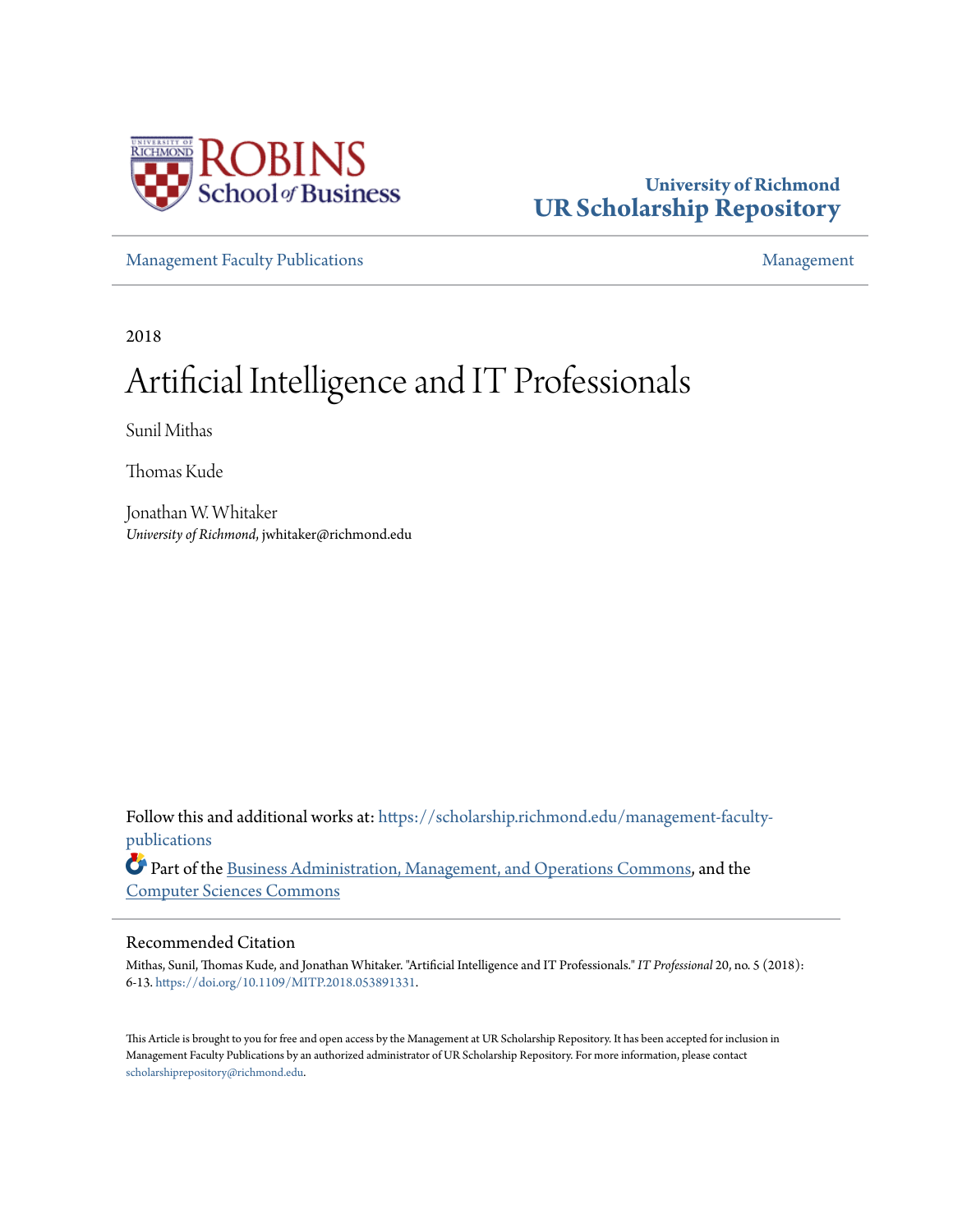# Artificial Intelligence and IT Professionals

#### **Sunil Mithas**

Muma College of Business at the University of South Florida

**Thomas Kude**  ESSEC Business School

**Jonathan Whitaker**  University of Richmond Robins School of Business As "self-programming techniques" manifest in the form of artificial intelligence (AI), many are wondering how AI will affect IT professionals. For example, some predict that AI could reduce the number of jobs for software developers by 70 percent in India, which accounts for 65 percent of global IT offshore work and 40 percent of IT-enabled business process work.<sup>1</sup>

However, such dire predictions are not new. It is helpful to recall a similar prediction almost 60 years ago when Herbert Simon, a Nobel Prize winner sometimes called 'the founding father of AI,' predicted that 'self-programming techniques' would lead to the extinction of the computer programming occupation by 1985. Simon noted:<sup>2</sup>

*"…we can dismiss the notion that computer programers [sic] will become a powerful elite in the automated corporation. It is far more likely that the programing occupation will become extinct (through the further development of self-programing techniques) than that it will become all powerful. More and more, computers will program themselves…."* 

While massive industrial and technical developments—including personal computers in the 1980s; the World Wide Web in the 1990s; outsourcing and offshoring in the 2000s; and social media, mobile computing, and cloud computing in the 2010s—created some peaks and valleys, the computer programming occupation has continued its inexorable growth, belying the initial pessimism.

Rather than attempt a blunt prediction of future decades, we approach the question of how AI will affect IT professionals by first identifying the factors that influence the demand for software programmers, then discussing how these factors relate to AI, and finally articulating the likely impact of AI on IT professionals.

### FACTORS THAT INFLUENCE THE DEMAND FOR PROGRAMMERS AND IT PROFESSIONALS

We begin by delving into what software programmers do and how those activities are affected by technical developments. To 'program' is to develop a series of instructions or operations to be performed by a mechanism such as a computer. The personal computer revolution of the 1980s and the advent of the World Wide Web in the 1990s greatly increased the information intensity of industrial activity by allowing numerous occupational tasks to be codified and standardized.3 The ability to access world-class intra-firm efficiencies through the personal computer and inter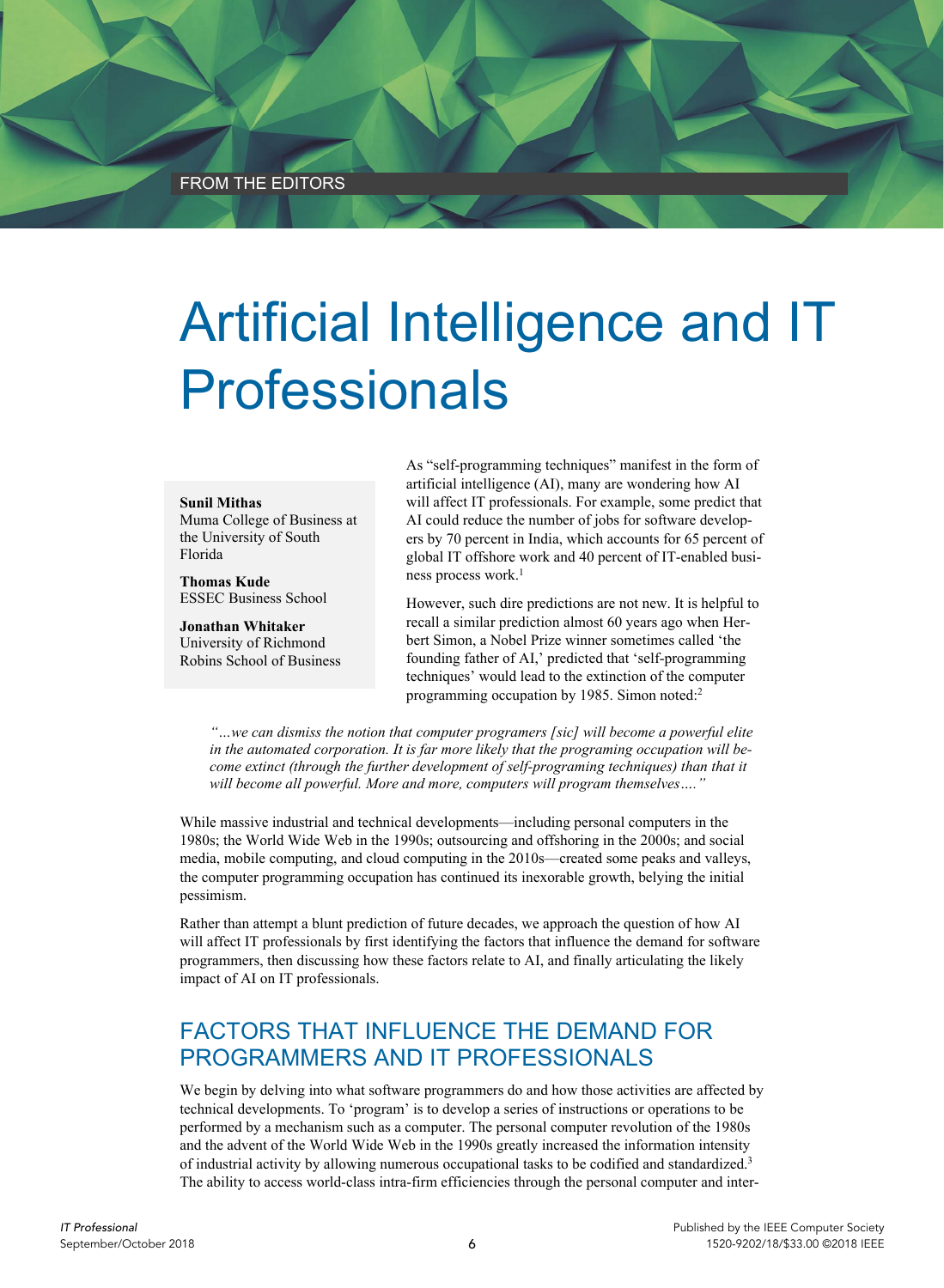firm efficiencies through the World Wide Web drove demand for software such as enterprise resource planning (ERP) software. In turn, this demand for software accelerated the number of computer science degrees during the mid-1980s and late 1990s, as shown in Figure 1. In this way, the codification and standardization enabled by IT created significant new demand for IT and the software programming profession during the 1980s and 1990s.



Figure 1. Degrees in computer and information sciences conferred by US postsecondary institutions. (Source: Digest of Education Statistics, 2016, US National Center for Education Statistics, https://nces.ed.gov/pubsearch/pubsinfo.asp?pubid=2017094)

While the increase of outsourcing and the advent of offshoring during the 2000s might not have changed the overall demand for software programming, it certainly shifted and reallocated that demand across firms and geographies. Outsourcing and offshoring of software development and other occupations during the past two decades was enabled by higher levels of modularization. Modularization is the decomposition of a product or service into components, such that the components can be performed independently by separate people in different firms or geographies, and later be reintegrated. We find evidence of the impact of modularization on software programmers in developed economies by noting the relatively flat level of employment for software programmers in the US (see Figure 2) and of information and communication technology (ICT) specialists in the European Union during the 2000s. Meanwhile, India's National Association of Software and Service Companies (NASSCOM) reports that the number of IT and business process outsourcing (BPO) professionals in India increased almost ten-fold from 430,000 in 2001 to 3,860,000 in 2017.

To place these figures in context, the research firm IDC estimates that the number of global software development professionals was 11,000,000 in 2014. Combining this IDC estimate with the US Census Bureau data in Figure 2 and the NASSCOM data above suggests that about 15 percent of software development professionals are in the US, and about 30 percent of software development professionals are in India.

Figure 1 shows that the number of bachelor's degrees in computer and information science declined by 26 percent from 2004-2005 to 2009-2010, but then increased sharply from 2009-2010 to reach an all-time high in 2014-2015. The sharp decline in computer and information science degrees might have been due to concerns about offshoring because we do not see a decline in two related fields (business and engineering/engineering technologies) from 2004-2005 to 2009- 2010, where the number of bachelor's degrees in business increased by 15 percent, and the number of bachelor's degrees in engineering and engineering technologies increased by 12 percent.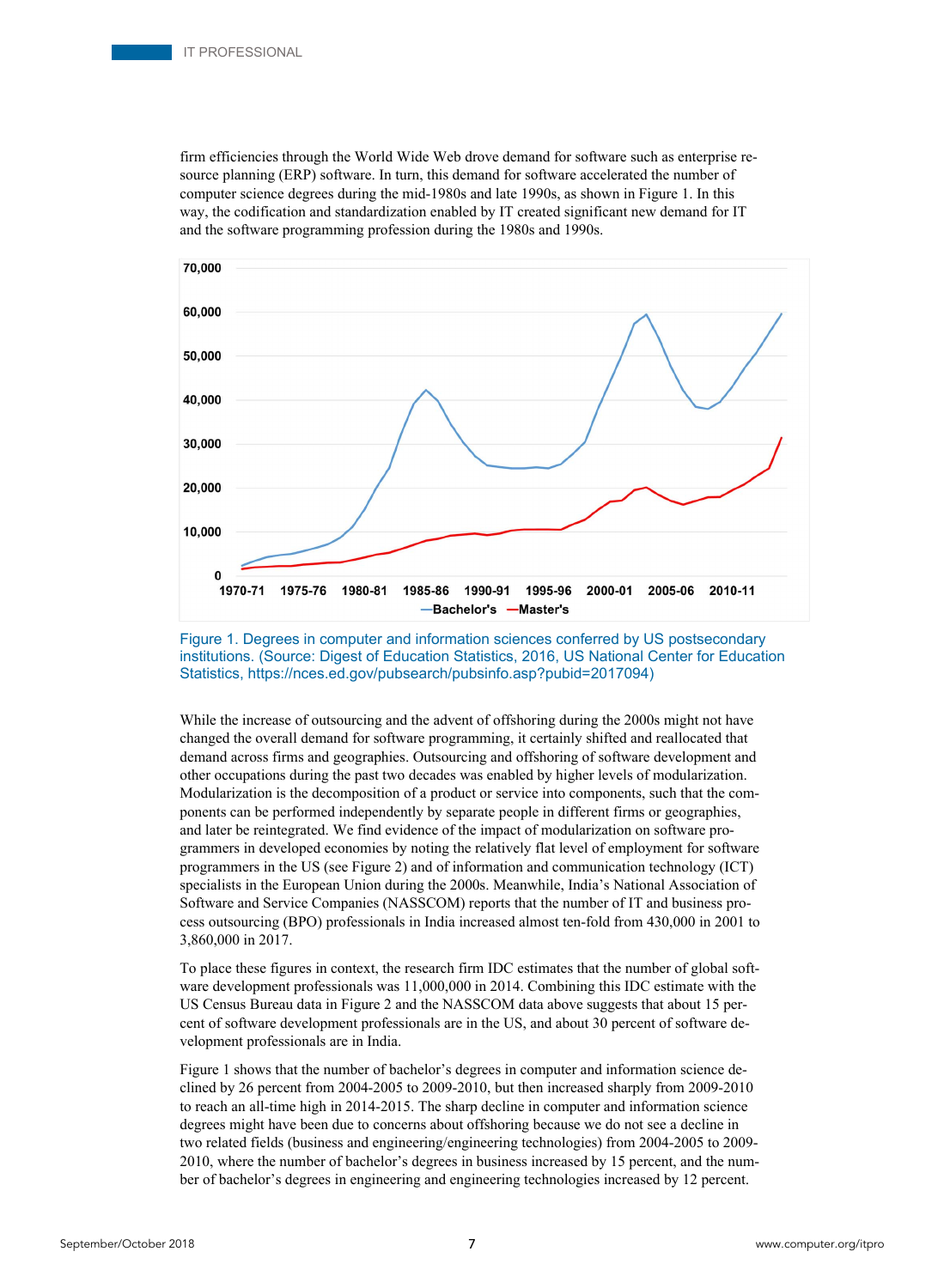Note that the number of computer and information science bachelor's degrees surged by 50 percent from 2009-2010 to 2014-2015 as concerns about offshoring subsided, an increase far greater than the 2 percent increase in business degrees and 30 percent increase in engineering/engineering technologies degrees during the same timeframe.

It is important to note that the impacts of offshoring vary for different types of IT occupations. For example, in our related research we found that information-intensive and high-skill occupations experienced higher employment growth, despite a slight decline in salary growth in the US from 2000-2004, suggesting that many information-intensive service occupations have a tacit component that make them more difficult to relocate offshore. In one of our research papers, we note that total employment for computer and information systems managers (a more tacit and less codifiable occupation) increased 20 percent from 283,480 in 2000 to 341,250 in 2015, while wages increased 76 percent from \$80,250 to \$141,000 during the same timeframe. In contrast, employment for computer programmers (a more codifiable occupation) declined 45 percent from 2000 to 2015, and wages for computer programmers increased 38 percent from 2000 to 2015, only half the rate of increase for manager positions. More recently, firms are using crowdsourcing or micro-sourcing through platforms such as Amazon Mechanical Turk or upwork.com to outsource or offshore some activities. However, the extent to which these platforms will negatively impact the work of software programmers that involves complex workflows remains debatable.4



Figure 2. Computer programmer employment and wages in the US. (Sources: 1970 data from US Census Bureau supplementary report number PC(S1)-32,

https://www.census.gov/library/publications/1973/dec/population-pc-s1-32.html; 1980 data from US Census Bureau supplementary report number PC80(S1)-8,

https://www.census.gov/content/dam/Census/library/publications/1983/demo/pc80-s1-8.pdf; 1987- 1996 data from US General Accounting Office report GAO/HEHS-98-159R,

https://www.gao.gov/products/HEHS-98-159R; 1997-2017 data from US Bureau of Labor Statistics Occupational Employment Statistics, https://www.bls.gov/oes/tables.htm)

In addition to the offshoring of information-intensive activities, another factor that facilitated the disaggregation of business processes is the global movement of labor. The cross-border movement of IT professionals continues to attract significant debate on immigration, visa issues, and employment and wages of IT professionals in developed economies.<sup>5</sup> Even firms that offshored and outsourced realized the limits of outsourcing, and progressive firms kept at least some critical IT capabilities and programmers onshore and in-house for strategic reasons.

The above findings in the context of technological and organizational developments during the 1980s, 1990s, and 2000s can inform the discussion of 'extinction' or 'substitution' for the soft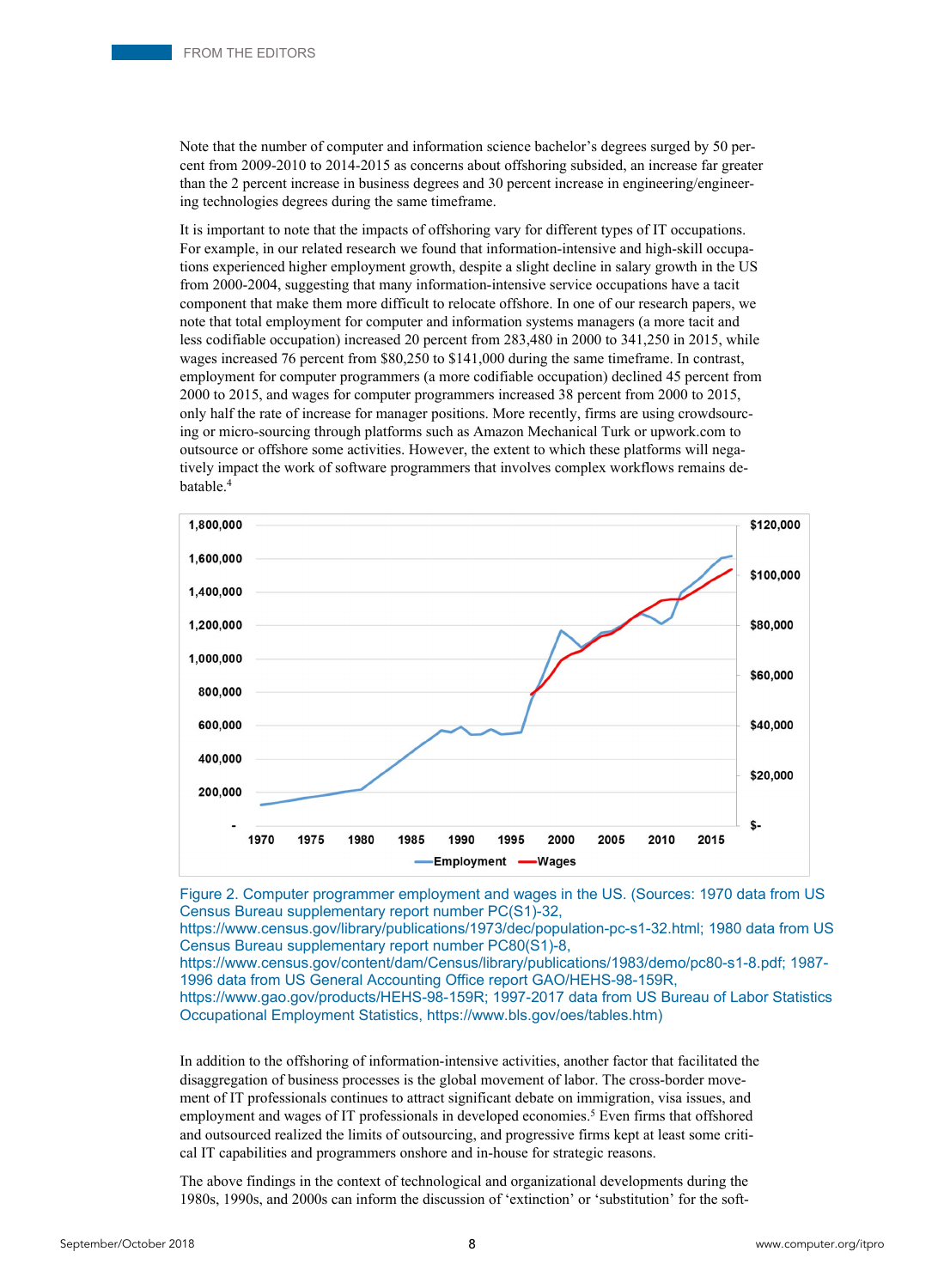ware programming occupation, because activities that can be codified, standardized, and modularized are also more likely to be automated through AI.

While the modularization of software development has reduced the complexity of individual activities, complexity is increased by the need to coordinate work across software teams and integrate individual modules to create a product that is Apple-simple, Google-fast, and SAP-reliable at the same time.6 The complexity of software programming jobs has also increased due to changes in system development methodologies and the rise of agile methods that call for closer collaboration among software developers and customers integrating design thinking and related approaches.<sup>7</sup>

For example, given the difficulty to elicit precise requirements from clients upfront, agile software development insists on constant customer feedback and collaboration, which might be difficult to achieve in a disaggregated work mode.<sup>8</sup> Because of the need for innovation and closer collaboration between software developers and users, firms are realizing the value of investing in their internal technical capabilities and digital transformation by bringing more software development in-house, sometimes moving toward a hybrid model that includes both on-premise and cloud computing.9

The foregoing discussion suggests that Simon's 1960 prediction about computer programmers becoming extinct needs to be seen in the context of major industrial and technical developments. Simon made his prediction before the advent of the personal computer and the World Wide Web, changes in software development methodologies and the role of IT departments in firms, and many other wider trends in technology, business, and society.10 As part of these developments, the demand for computer programmers has increased (see Figure 2) and the IT profession, which consisted mostly of code development in the 1960s, has now diversified into many different job descriptions and responsibilities.<sup>11</sup> For example, in addition to computer programmers, software developers, and web developers, current US Bureau of Labor There is a need to take a more thoughtful perspective on how AI is likely to influence the software development profession.

Statistics computer occupations include information security analysts, network and computer systems administrators, computer network architects, computer user support specialists, and computer network support specialists.

## SOFTWARE DEVELOPMENT IN THE AGE OF ARTIFICIAL INTELLIGENCE

While Simon wrote that "more and more, computers will program themselves" during a time of great anticipation for AI, this anticipation did not come to fruition at that time. Now that we are again at a time of enthusiasm based on recent advances in AI and machine learning, there is a need to take a more thoughtful perspective on how the factors discussed above fit into AI, and on how AI is likely to influence the software development profession.

We consider two different roles of AI for software development: (1) AI as a tool to program software, and (2) AI as the software itself—sometimes referred to as Software  $2.0^{12}$  Making some cautious but informed predictions, it is likely that both of these roles will be relevant for software development in the future, and that there will be a place for human software developers in both of these AI roles.

The first role of AI as a tool to program software means that AI directly writes program code or indirectly helps human programmers to write program code—in the sense of instructions for computers. Consequently, the tasks of human software developers will follow the general trajectory of automation and outsourcing, where high-level tasks carried out by human programmers will move to even higher levels of value creation, while lower-level programming tasks will increasingly be performed by AI.<sup>13</sup> This is in line with earlier conjectures that emerging technologies can destroy some jobs, and in this case, it will replace jobs that involve lower-level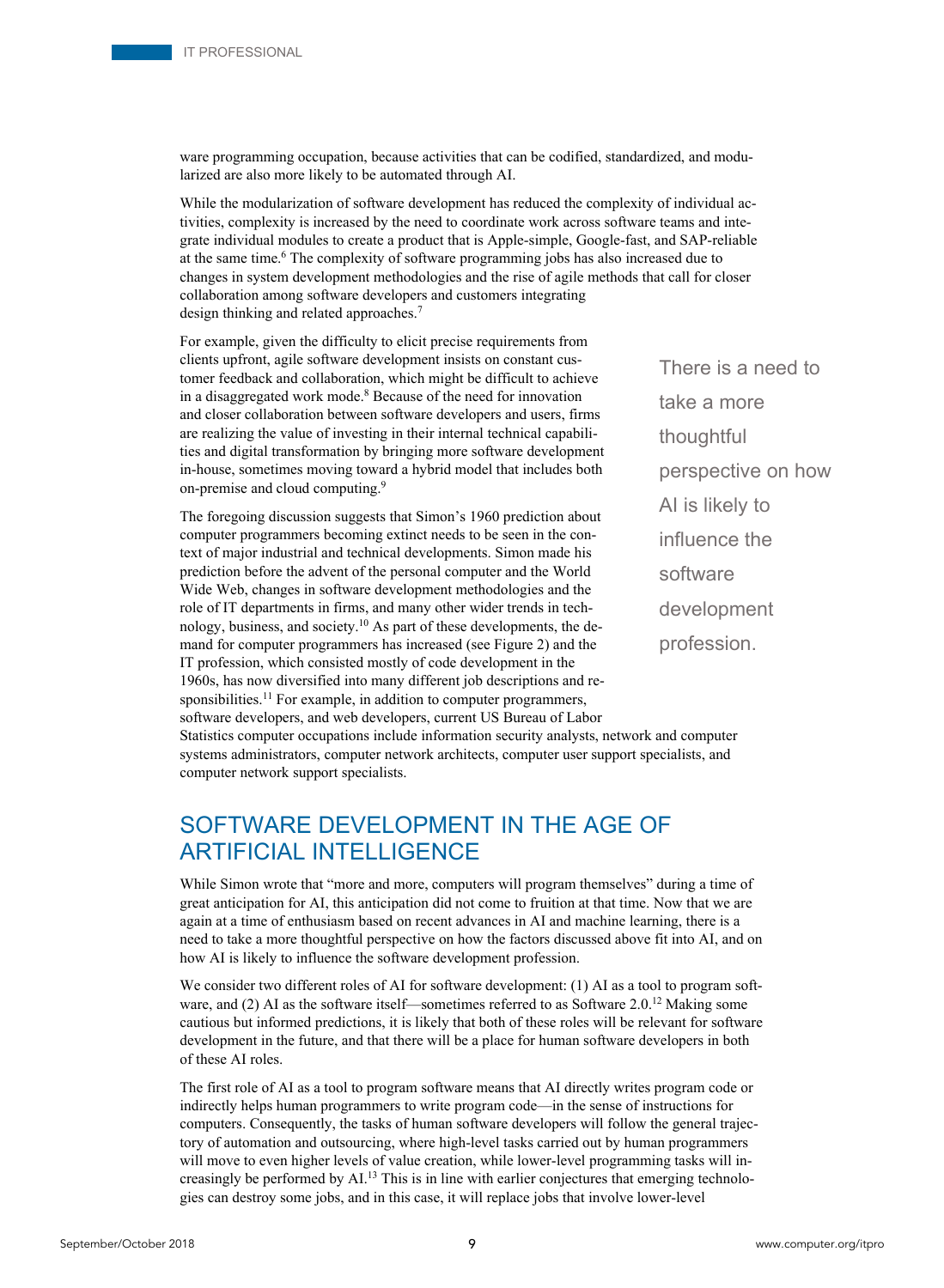programming. Thus, AI will substitute for humans by simplifying the entire job (robots replacing workers) or substituting some activities within a job that are amenable to rule-based logic (similar to automated teller machines taking over some functions of a human teller). These trends have been underway for some time and are already visible across industries.

However, technologies also create new jobs (for example, data scientists), change the mix of jobs in the economy, and alter the nature of activities within jobs.<sup>14</sup> For example, AI might complement humans in jobs that require pattern recognition or case-based reasoning. In the case of software development, recent discussions on the role of AI suggest that AI assistance might help human programmers avoid errors and strategic mistakes when coding.<sup>15</sup> For example, AI could act as a pair programming partner, reducing the resource needs for the established agile practice of pair programming. Agile practices could also be useful in test-driven development, where humans could focus on writing test cases and AI would create code that satisfies the test.<sup>15</sup> In this way, software development would be conducted through human-machine interaction.<sup>16</sup> Going beyond software development, other occupations that are menial and/or prone to error, and therefore good candidates for AI-enabled displacement, include cashiers, laboratory technicians, accountants, auditors, and tax preparers.

The second role of AI as the software itself suggests that we would not use traditional programming code—in the sense of instructions as to what the computer should do—but would replace program code with AI (Software 2.0).<sup>12</sup> However, we believe that traditional program code will continue to be relevant. For example, Brynjolfsson and Mitchell<sup>17</sup> suggest that AI/Software 2.0 is particularly useful for stable tasks. Thus, traditional programming might still be needed in more dynamic environments such as the case of frequently changing customer requests or the context of more exploratory research projects.

It seems feasible that some code will be replaced by AI and that new problems will be addressed through AI instead of traditional code. For example, traditional instructions could be replaced by the weights in a neural network. We see this already in the context of translation services, speech recognition, and video gaming.<sup>12</sup> But even in such a context, we would likely still need software developers. The work of software developers might shift away from traditional coding and toward designing and developing the architecture that brings together AI modules to solve a problem, to development tasks related to data governance, and/or to activities requiring judgment rather than activities requiring rule-based decisions. Furthermore, the omnipresence of AI in ubiquitous or experiential computing<sup>18</sup> will create a continuing need for software developers. Relatedly, recent efforts to create explainable AI (XAI) or to address ethical questions related to AI, such as bias and discrimination, will likely continue to require software programmers.<sup>19</sup>

To further explore the potential impacts of AI on various IT occupations, Table 1 shows US Bureau of Labor Statistics 2016-2017 data for the average wage and current number of positions, and 2016-2026 projections for the growth of each occupation. These seven IT occupations each include at least 100,000 employees, and reasonably represent the range of average wages among IT professionals.

The Bureau of Labor Statistics classifies the growth of each occupation into one of four categories: decline, average growth (5 to 9 percent), faster than average growth (10 to 14 percent), and much faster than average growth (15 percent and up). The projected growth for each IT occupation provides some clues for how AI could affect various IT occupations, considering these Bureau of Labor Statistics projections at face value.

The projection that software developer (applications) and web developer occupations are expected to grow much faster than average from 2016-2026 suggests that AI is expected to complement (not displace) traditional programming over the next decade. Similarly, the much faster than average growth projection for information security analysts suggests that AI could create demand for IT professionals who can address both cybersecurity and privacy considerations when bad actors use AI capabilities to design more sophisticated attacks.<sup>20</sup>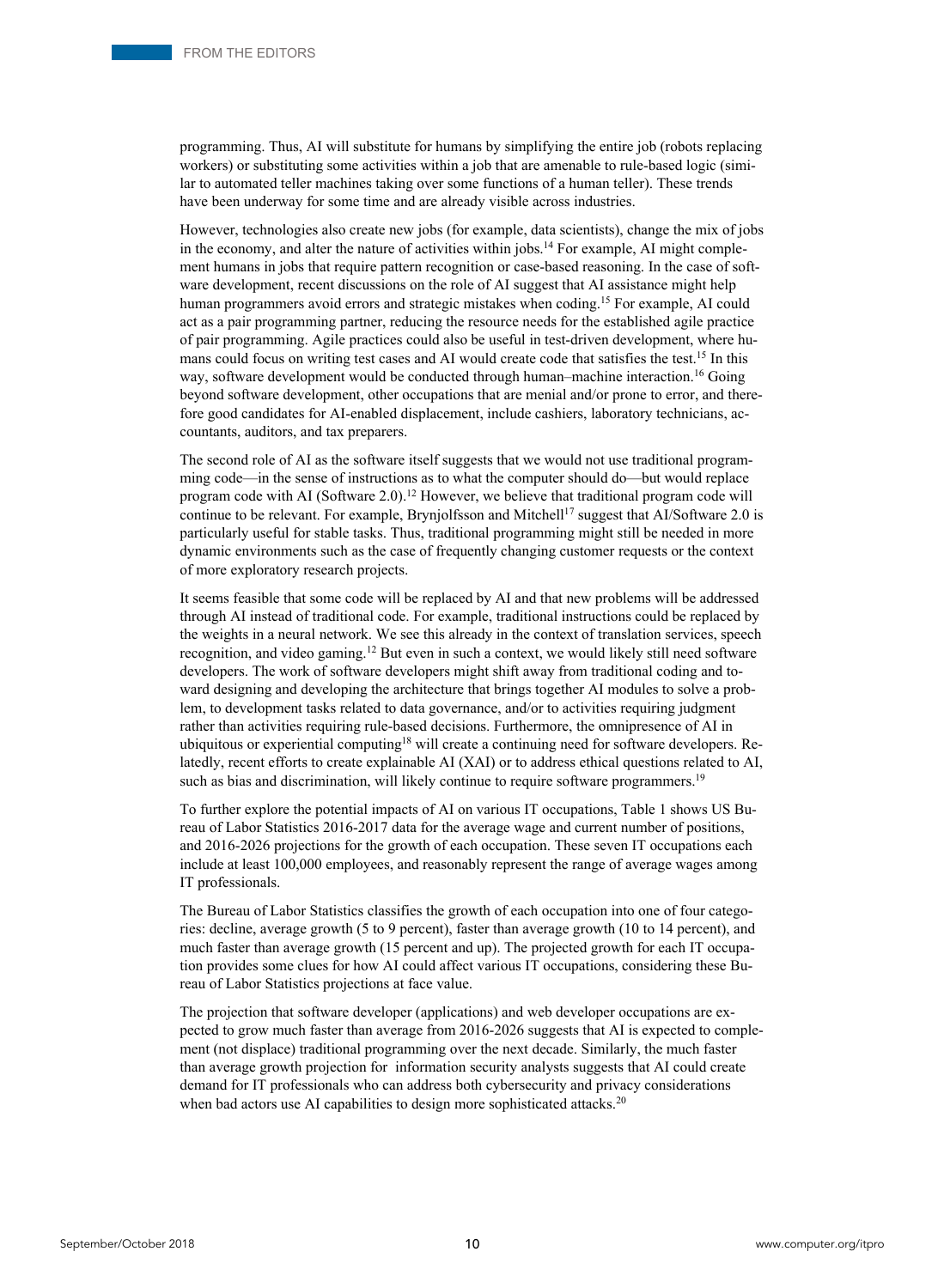| <b>Position</b>                                  | 2016-2017<br>wages | 2016-2017<br>employment | 2016-2026<br>projected employment<br>growth |
|--------------------------------------------------|--------------------|-------------------------|---------------------------------------------|
| Software developers (appli-<br>cations)          | \$101,790          | 831,000                 | Much faster than average<br>$(15%+)$        |
| Web developers                                   | \$67,990           | 163,000                 | Much faster than average<br>$(15%+)$        |
| Information security analysts                    | \$95,510           | 100,000                 | Much faster than average<br>$(15%+)$        |
| Computer user support spe-<br>cialists           | \$50,210           | 637,000                 | Faster than average<br>$(10-14%)$           |
| Database administrators                          | \$87,020           | 120,000                 | Faster than average<br>$(10-14%)$           |
| Network and computer sys-<br>tems administrators | \$81,100           | 391,000                 | Average<br>$(5-9%)$                         |
| Computer network support<br>specialists          | \$62,340           | 199,000                 | Average<br>$(5-9%)$                         |
| Computer network architects                      | \$104,650          | 163,000                 | Average<br>$(5-9%)$                         |

#### Table 1. 10-year projected growth for various IT occupations. Source: Digest of Education Statistics, 2016, US National Center for Education Statistics, available at https://nces.ed.gov/pubsearch/pubsinfo.asp?pubid=2017094.

The projection that the computer user support specialist occupation is expected to grow faster than average also suggests a complementary role for AI over the next decade, as additional applications and functionality will draw additional users. Similarly, the need for effective management of additional data that results from additional applications and functionality is consistent with the projection that the database administrator occupation is expected to grow faster than average, reinforcing a complementary role for AI over the next decade. However, the projection that the occupations of network and computer systems administration, computer network support specialists, and computer network architects will grow at only an average rate suggests that AI is expected to automate computation-intensive tasks such as managing the flow of network traffic. It will be interesting to examine the extent to which these projections map to reality as capabilities of AI unfold over time and reveal the extent to which AI complements or substitutes activities in IT occupations.

#### **CONCLUSION**

AI will bring many changes to the IT profession. While it is difficult to predict precisely how these changes will unfold, just as it was difficult for Simon to predict six decades ago, there are reasons to believe that software development will change and that with appropriate investments in human capital, software programmers should be able to respond to the changes in technologies and customer needs.<sup>21</sup>

For computer science students, we do not expect any major short-term changes in curricula as students still need to learn the basics of computer programming. However, over time we expect that more entry-level computer programming concepts will trickle down into high school curricula and coding boot camps, and more advanced concepts such as AI and machine learning will extend beyond computer information and science degrees into other majors such as business and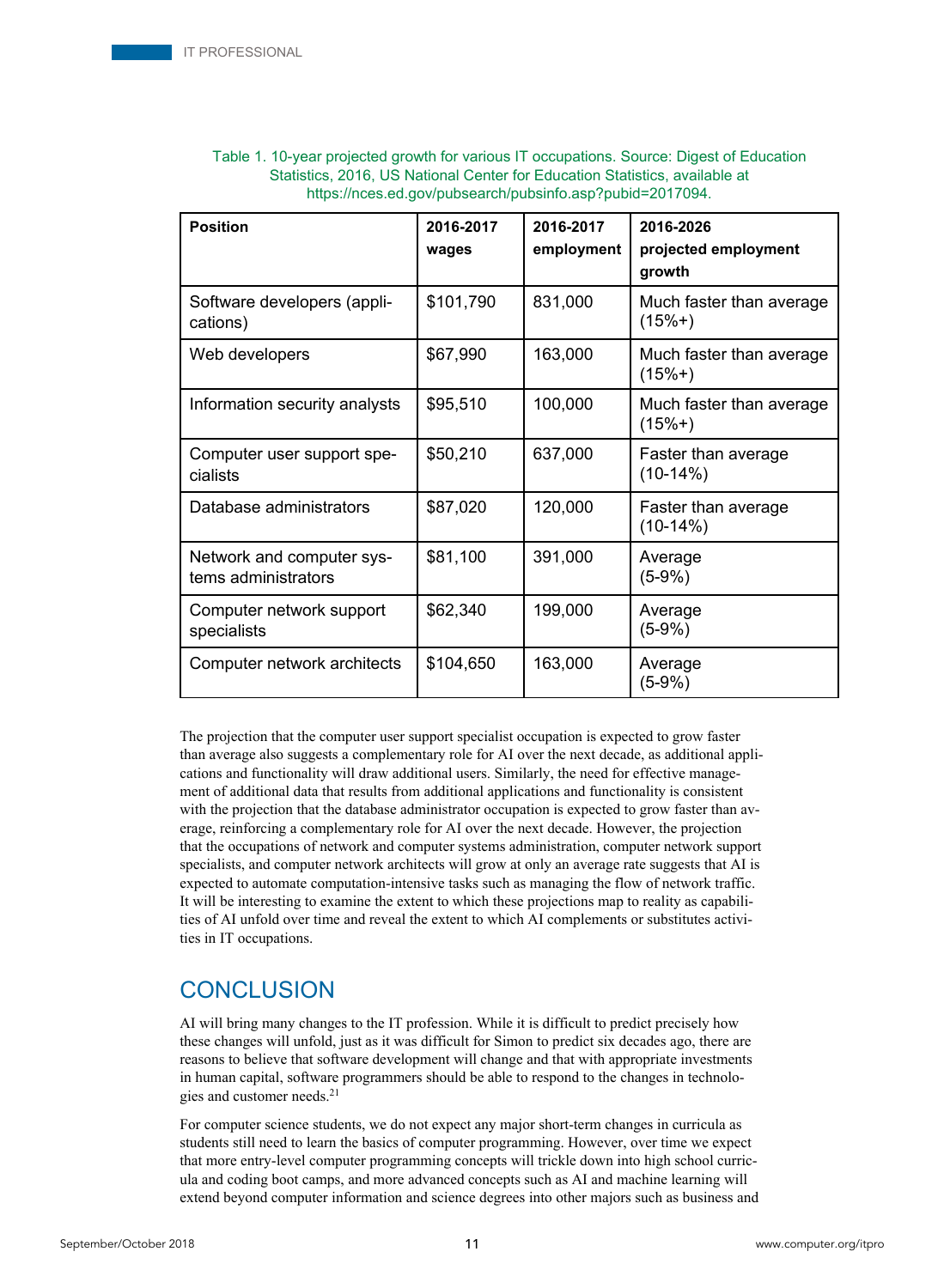the natural sciences. On the whole, there are reasons to be optimistic about the future of software programmers and IT professionals because the seamless integration of "human and computer intelligence to solve interesting and important problems that impact the future of work, organizations, and broader society" will continue the high demand for their talents and creativity.<sup>22</sup>

#### REFERENCES

- 1. V. Ganesh, "Automation to Kill 70% of IT Jobs," *Hindu BusinessLine*, blog, November 2017; https://www.thehindubusinessline.com/info-tech/automation-to-kill-70-of-it-jobs/article9960555.ece.
- 2. H.A. Simon, "The Corporation: Will It Be Managed by Machines?," *Management and the Corporations*, M.L. Anshen and G.L. Bach, McGraw Hill, 1960.
- 3. S. Mithas and J. Whitaker, "Is the World Flat or Spiky? Information Intensity, Skills and Global Service Disaggregation," *Information Systems Research*, vol. 18, no. 3, 2007, pp. 237–259.
- 4. D. Retelny, M.S. Bernstein, and M.A. Velentine, "No Workflow Can Ever Be Enough: How Crowdsourcing Workflows Constrain Complex Work," *Proc. ACM Human-Computer Interaction*, 2017.
- 5. S. Mithas and H.C. Lucas, "Are Foreign IT Workers Cheaper? U.S. Visa Policies and Compensation of Information Technology Professionals," *Management Science*, vol. 56, no. 5, 2010, pp. 745–765.
- 6. S. Earley et al., "From BYOD to BYOA, Phishing, and Botnets," *IT Professional*, vol. 16, no. 5, 2014, pp. 16–18.
- 7. C.T. Schmidt et al., "How Agile Practices Influence the Performance of Software Development Teams: The Role of Shared Mental Models and Backup," *Proceedings of the 34th International Conference on Information Systems*, 2014.
- 8. K. Schwaber and M. Beedle, *Agile Software Development with Scrum*, Prentice Hall, 2001.
- 9. J. Bennett, "Why GM Hired 8,000 Programmers," *The Wall Street Journal*, blog, February 2015; http://www.wsj.com/articles/gm-built-internal-skills-to-manageinternet-sales-push-1424200731?KEYWORDS=why+GM+hired.
- 10. S. Mithas and F.W. McFarlan, "What Is Digital Intelligence?," *IT Professional*, vol. 19, no. 4, 2017, pp. 3–6.
- 11. R. Moncarz, "Training for Techies: Career Preparation in Information Technology," *Occupational Outlook Quarterly*, vol. 46, no. 3, 2002, pp. 38–45.
- 12. A. Karpathy, "Software 2.0," *Medium*, blog, November 2017; https://medium.com/@karpathy/software-2-0-a64152b37c35.
- 13. P. Smith, "SAP Founder and CEO Say Governments Must Act on AI Challenge as Google Lays Out Core Principles," *The Australian Financial Review*, June 2018; https://www.afr.com/technology/sap-founder-and-ceo-say-governments-must-act-onai-challenge-as-google-lays-out-core-principles-20180609-h116c4.
- 14. F. Levy and R.J. Murnane, *The New Division of Labor: How Computers are Creating The Next Job Market*, Russell Sage Foundation, 2004.
- 15. I. Huston, "AI Is Not the End of Software Developers: A Data Scientist's Take on Software 2.0.," *Built to Adapt*, blog, January 2018; https://builttoadapt.io/ai-is-not-theend-of-software-developers-28d80df3c331.
- 16. B. McDermott, "Machines Can't Dream," *SAP*, January 2018; https://news.sap.com/2018/01/impact-of-artificial-intelligence-machines-cant-dream.
- 17. E. Brynjolfsson and T. Mitchell, "What Can Machine Learning Do? Workforce Implications," *Science*, vol. 358, no. 6370, 2017, pp. 1530–1534.
- 18. Y. Yoo, "Computing in Everyday Life: A Call for Research on Experiential Computing," *MIS Quarterly*, vol. 34, no. 2, 2010, pp. 213–231.
- 19. G. Nott, "'Explainable Artificial Intelligence': Cracking Open the Black Box of AI," *Computer World*, April 2017.
- 20. I. Bojanova et al., "Cybersecurity or Privacy," *IT Professional*, vol. 18, no. 5, 2016, pp. 16–17.
- 21. S. Murugesan, "Stay Professionally Fit, Always," *IT Professional*, vol. 19, no. 6, 2017, pp. 4–7.